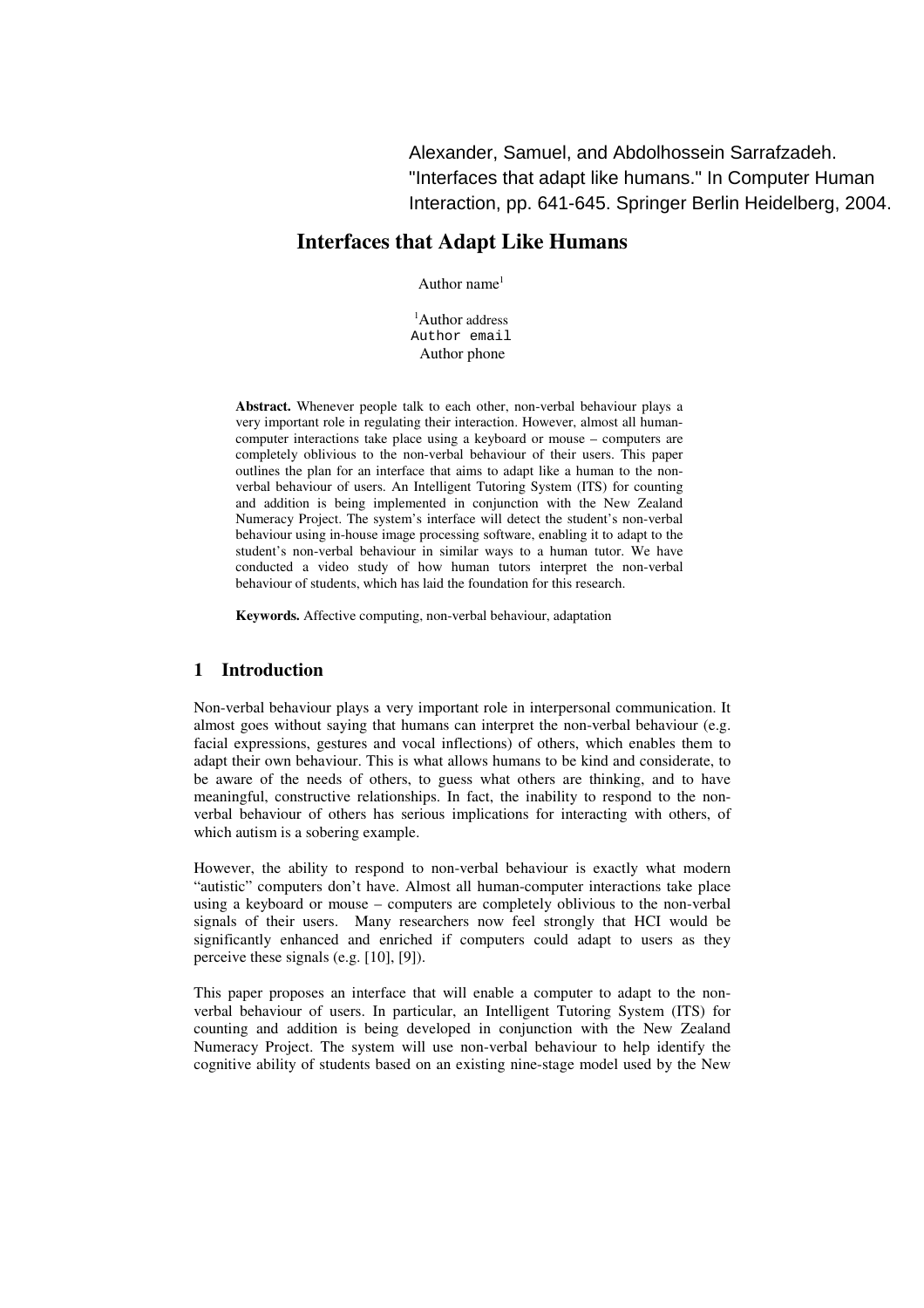Zealand Numeracy Project [8], and thus to help adapt its tutoring. We have studied Numeracy Project video clips of how human tutors do exactly that, and these results will be used in the design of the system. The system will detect the non-verbal behaviour of students using in-house image processing software.

## **2 Related Work**

This research falls loosely within the relatively new field of *affective computing* [10], which broadly defined concerns artificial systems that recognise or exhibit emotions.

It is not an easy task to find examples of interfaces that adapt to recognised affect or non-verbal behaviour in users, and harder still to find such interfaces that have actually found a useful application. Some of the most recent work in affective interfaces is by Lisetti et al. [5], who propose a multimodal interface for tele-health that will provide health-care providers with affective state information about their patients. So far as ITSs are concerned, Kort et al. [4] propose to build a Learning Companion, which will initially use eye-gaze as an input of affective state. Litman and Forbes [6] propose an ITS that adapts to the emotions revealed by the acoustic and prosodic elements of a student's speech.

Many groups (e.g. [7]) are certainly working towards affect-sensitive interfaces, but most are still at the stage of recognising affect with an acceptable accuracy.

## **3 How do Human Tutors Interpret Non-verbal Behaviour?**

The current research is being undertaken in conjunction with the New Zealand Numeracy Project, a non-profit government organisation that works to improve the teaching of maths in New Zealand schools.

The New Zealand Numeracy Project divides students into nine stages, based on their ability to use increasingly complicated strategies to solve number problems [8]. The nine stages are shown in Fig. 1, although only the first seven of these are relevant to counting and addition, and thus the current research. Tutors use these stages to assess the progress of individual students. This then allows the tutors to adapt their tutoring to individual students because they know at what level to pitch their instruction.

We studied video clips of human tutors to determine how they assess the Numeracy Project strategy stage of students. We found that several non-verbal behaviours are significant indicators for human tutors to classify students into the correct strategy stage [1]. In total, there were five factors in determining the strategy stage of students from their observable behaviour: the accuracy of answers, the student's delay-time in answering, and three non-verbal behaviours – counting on fingers, eye gaze and movements, and subvocalisation. These five factors were consistently interpreted by human tutors to assess the strategy stage of each student.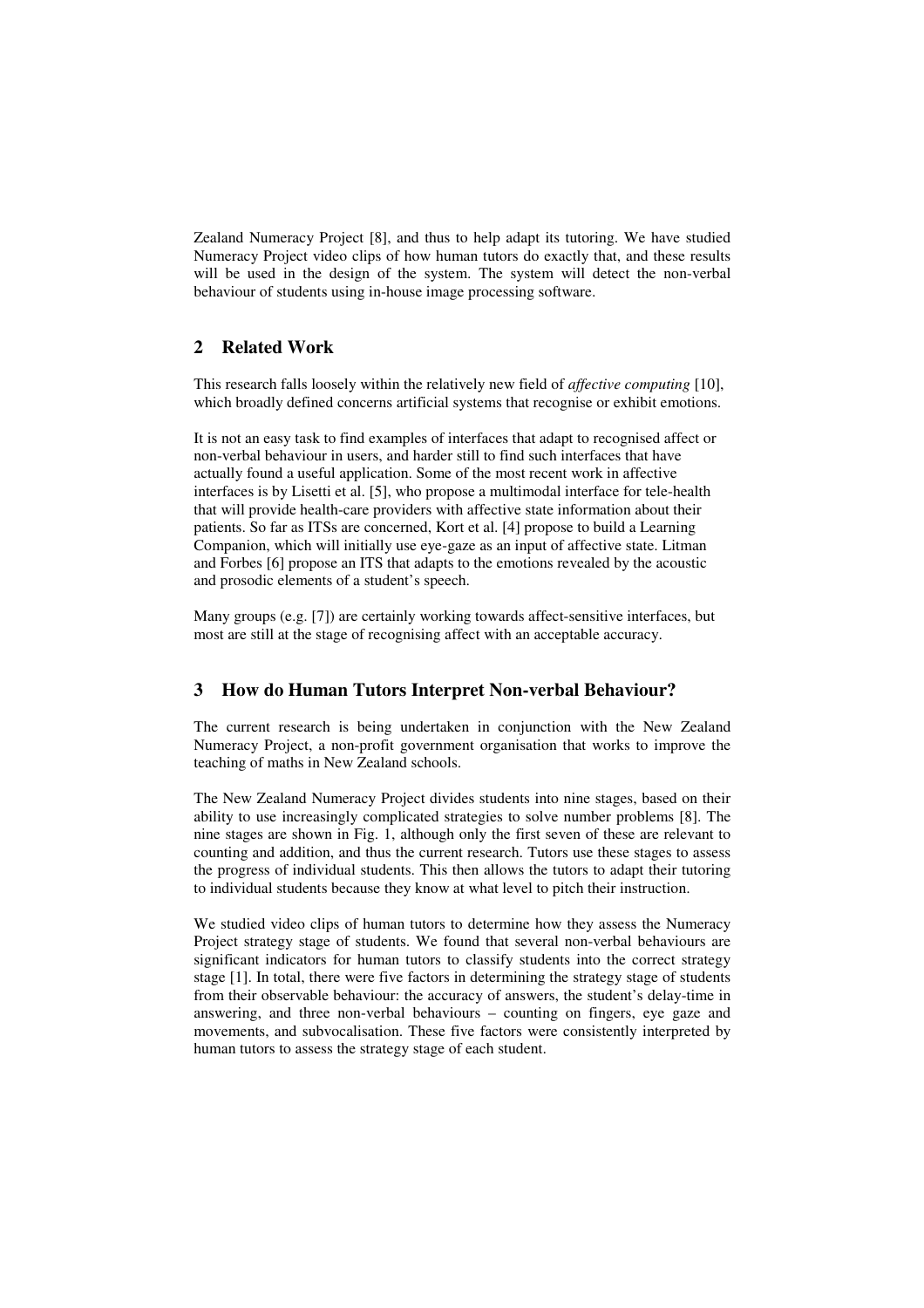| Strategy Stages               |                                                                                                                                                                                                                 |
|-------------------------------|-----------------------------------------------------------------------------------------------------------------------------------------------------------------------------------------------------------------|
| Stage & Behavioural Indicator |                                                                                                                                                                                                                 |
| 0                             | Emergent<br>The student has no reliable strategy to count an unstructured collection<br>of items.                                                                                                               |
| $\mathbf{1}$                  | One to One Counting<br>The student has a reliable strategy to count an unstructured collection of<br>items.                                                                                                     |
| $\overline{2}$                | Counting from One on Materials<br>The student's most advanced strategy is counting from one on materials<br>to solve addition problems.                                                                         |
| 3                             | Counting from One by Imaging<br>The student's most advanced strategy is counting from one without the<br>use of materials to solve addition problems.                                                           |
| 4                             | <b>Advanced Counting</b><br>The student's the most advanced strategy is counting-on, or counting-<br>back to solve addition or subtraction tasks.                                                               |
| 5                             | Early Additive Part-Whole Thinking<br>The student shows any Part-Whole strategy to solve addition or<br>subtraction problems mentally by reasoning the answer from<br>basic facts and/or place value knowledge. |
| 6                             | Advanced Additive Part-Whole Thinking<br>The student is able to use at least two different mental strategies<br>to solve addition or subtraction problems with multi-digit<br>numbers.                          |
| 7                             | Advanced Multiplicative Part-Whole<br>The student is able to use at least two different mental strategies to solve<br>multiplication and division problems with whole numbers.                                  |
| 8                             | Advanced Proportional Part-Whole<br>The student uses at least two different strategies to solve problems that<br>involve equivalence with and between fractions, ratios and proportions.                        |

Strategy Stages

**Fig. 1.** The nine strategy stages in the New Zealand Numeracy Project

#### **4 Detecting Non-verbal Behaviour of Students**

The results of the video study imply that the ITS for counting and addition should be able to detect each of the significant non-verbal behaviours that were identified in the video study: counting on fingers, eye gaze and movements, and subvocalisation. This research will use in-house image processing software to detect these behaviours.

A major branch of image processing is automated facial expression analysis. Using a simple web-cam, automated facial expression analysis systems identify the motion of muscles in the face by comparing several images of a given subject, or by using neural networks to learn the appearance of particular muscular contractions [2]. This builds on the classic work of Ekman and Friesen, who developed the Facial Action Coding System for describing the movement of muscles in the face [9]. An affective state can be inferred from analysing the facial actions that are detected.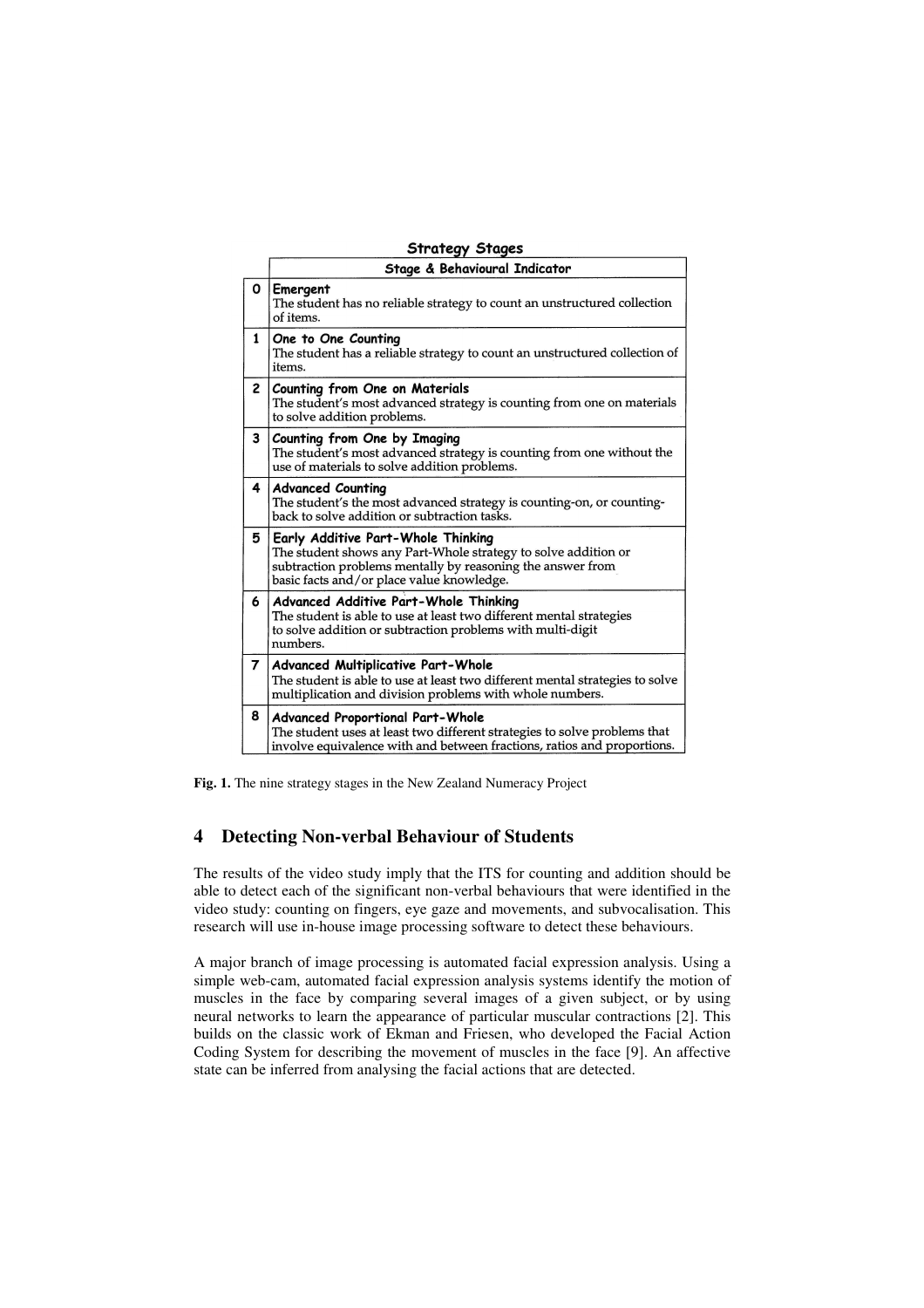A state-of-the-art automated facial expression analysis system has been developed inhouse at Massey University in Auckland, New Zealand – Fig. 2 shows a screenshot of the system's output [3]. The system is yet to be extensively tested, but informal tests have shown that the system is capable of accurately identifying seven affective states: surprise, happiness, sadness, puzzlement, disgust, and anger, plus a neutral state. Hardware is currently being customised for real time operation.

Eye gaze/movements and subvocalisation also fall under the automated facial expression analysis umbrella, so the expression analysis system can be adapted to detect each of these behaviours. Similar techniques employed by automated facial expression analysis can also be used to automatically detect gestures, such as a student counting on his/her fingers. Therefore we are currently developing an image processing system that will be capable of detecting each of the non-verbal behaviours that were identified in the video study of human tutors.



**Fig. 2.** A screenshot taken from the in-house facial expression analysis system

#### **5 Current Research**

The video study of human tutors identified five indicators of a student's strategy stage according to the New Zealand Numeracy Project: the accuracy of answers, the student's delay-time in answering, and three non-verbal behaviours – counting on fingers, eye gaze and movements, and subvocalisation.

An ITS for counting and addition is being developed that will consider each of these factors to artificially assess the strategy stage of students. Clearly the accuracy of answers and answer delay-times are easily identified; the three non-verbal behaviours will be detected using in-house image processing software. Once the system has assessed the strategy stage of the student, it will be able to adapt its tutoring by pitching its instruction at precisely the right level. The system will be able to present tutoring material that will push the student on to the next stage.